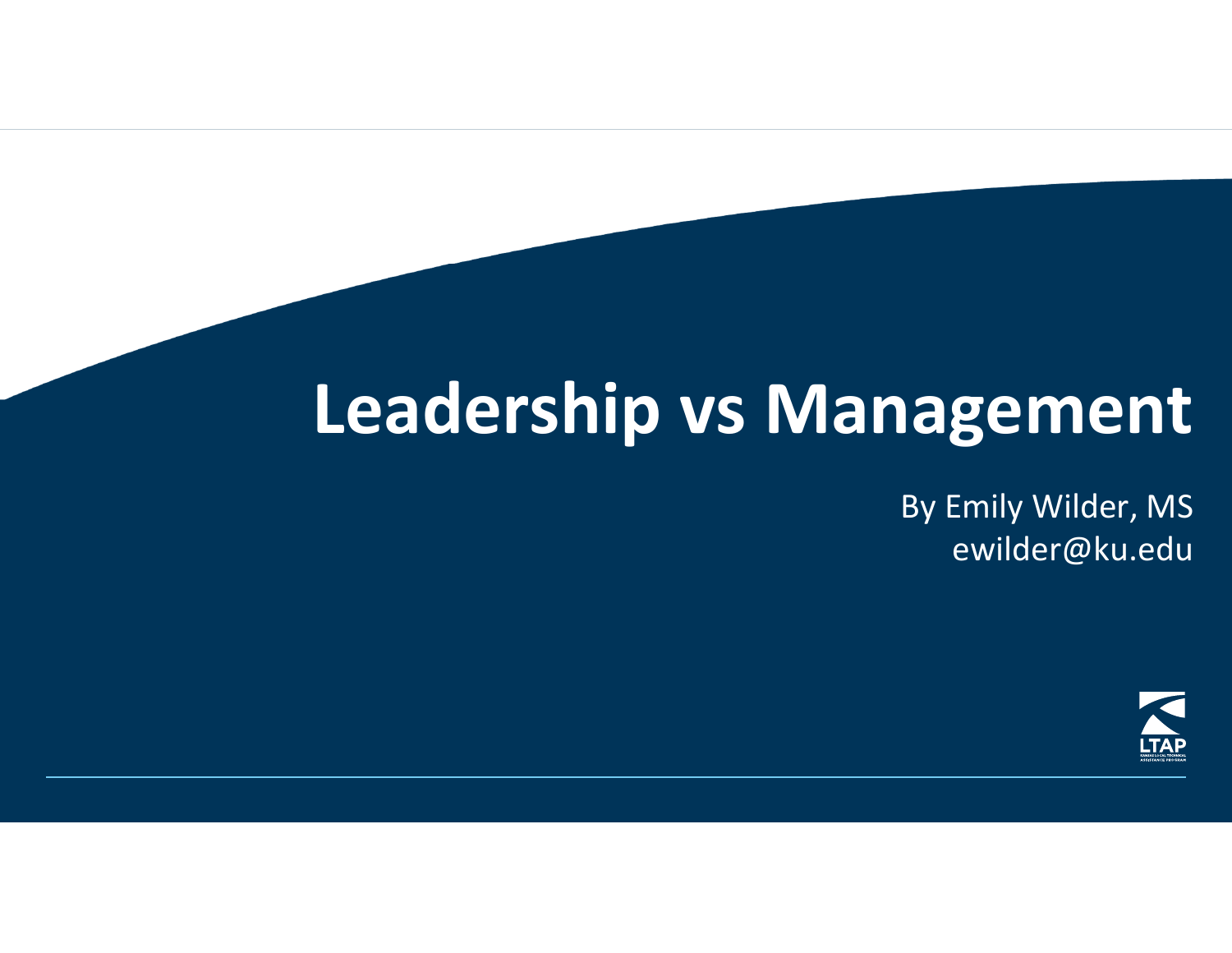### **About Me**

- $\bullet$  Associate Director at the University of Kansas Transportation Center & KS LTAP Director
- MS Management & Leadership
- Certificates from the Kansas Leadership Center in Teaching and Coaching
- $\bullet$ KU Undergraduate Leadership Instructor

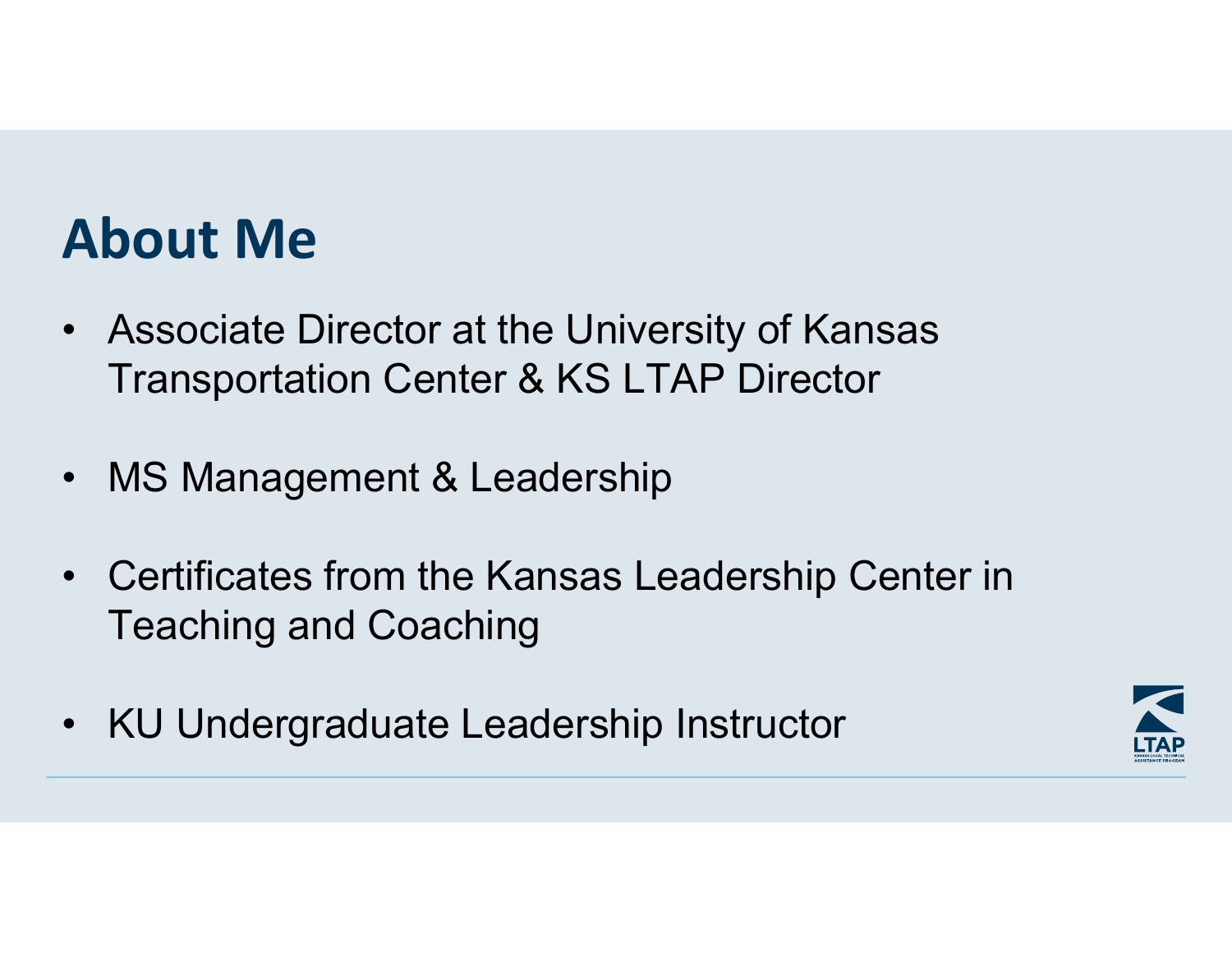



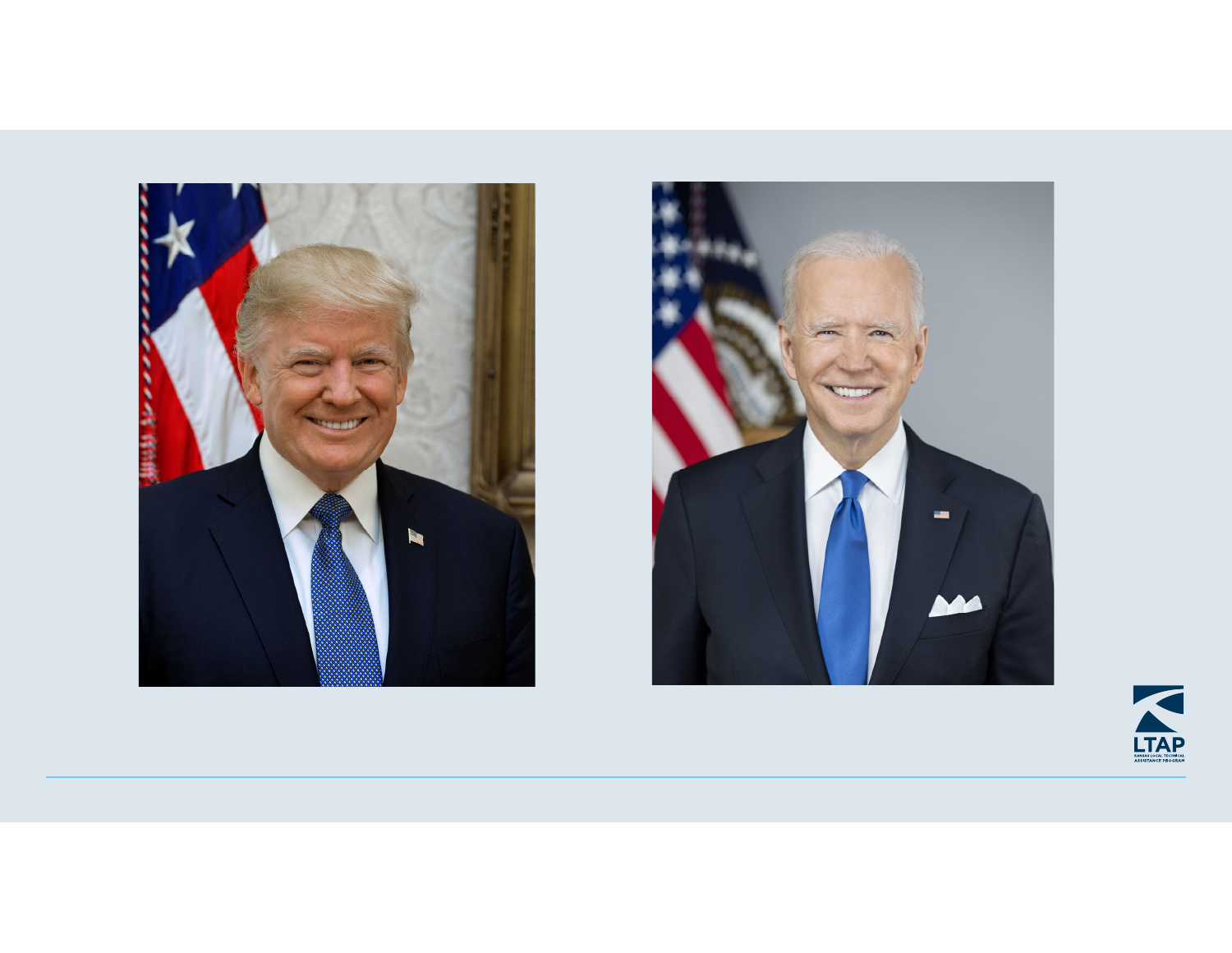## **Authority**

- Authority is the provision of direction, protection, and order in exchange for cooperation.
- Social contract
- Scope
- Rewards

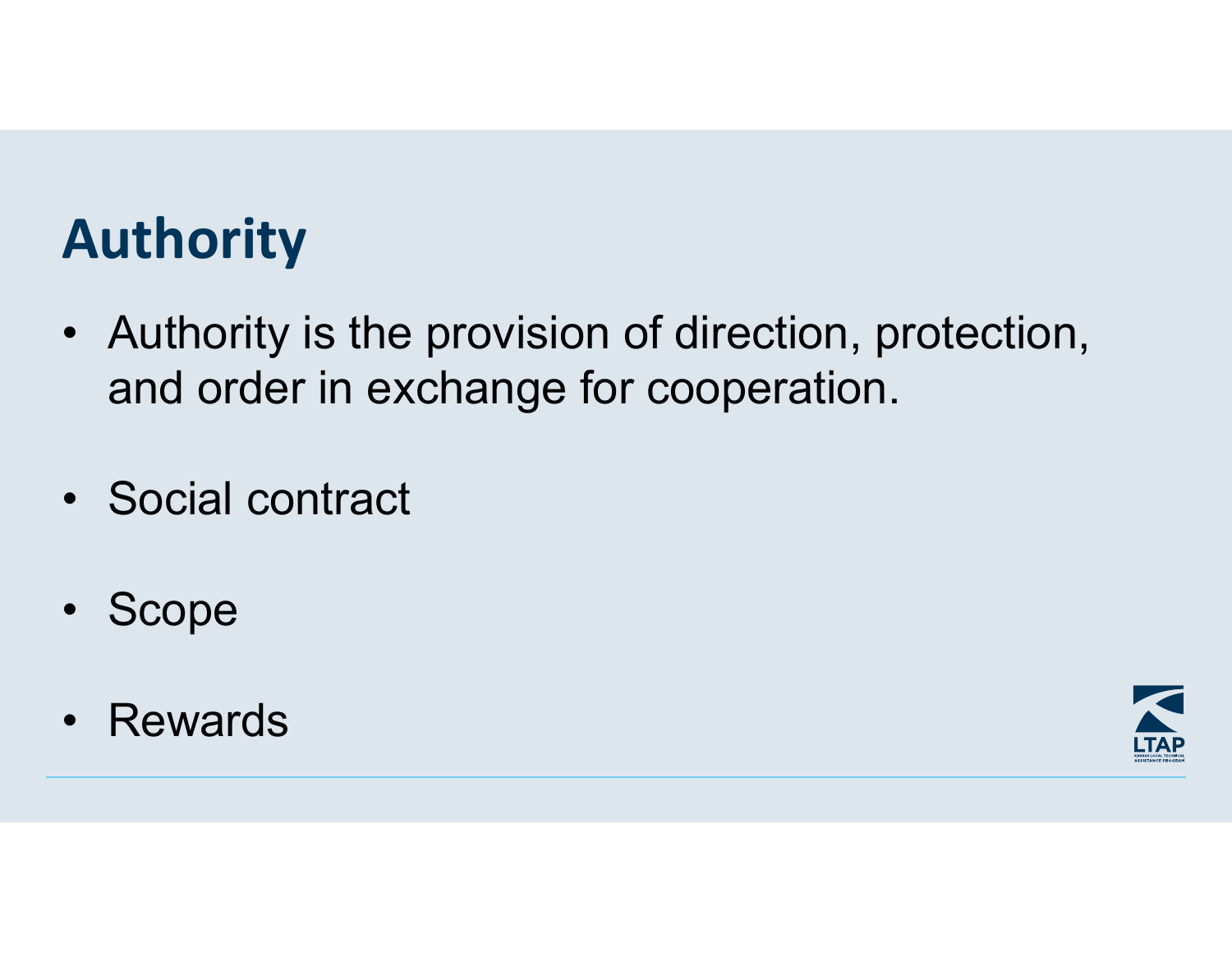## **Definition of Leadership**

### **Leadership is mobilizing others to tackle pressing, daunting, challenges.**

- •Leadership is an activity, not a position.
- •Anyone can lead, anytime.
- $\bullet$ It starts with you and must involve others.
- •Your purpose must be clear.
- •It's risky.

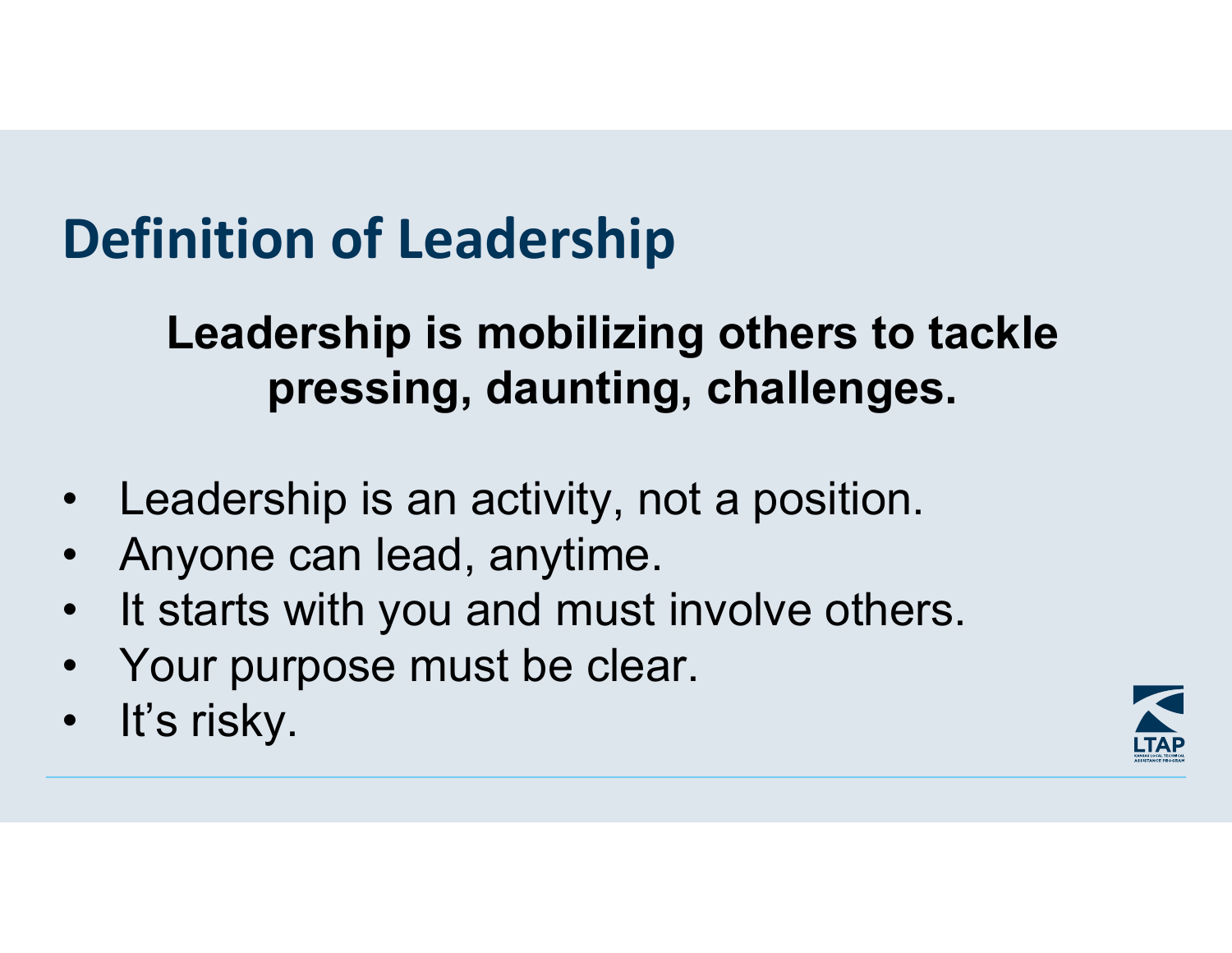Distinguishing Technical and Adaptive Work

|                                    | <b>TECHNICAL WORK</b> | <b>ADAPTIVE WORK</b> |
|------------------------------------|-----------------------|----------------------|
| <b>THE PROBLEM</b>                 | IS CLEAR              | REQUIRES LEARNING    |
| <b>THE SOLUTION</b>                | IS CLEAR              | REQUIRES LEARNING    |
| <b>WHOSE</b><br><b>WORK IS IT?</b> | EXPERTS OR AUTHORITY! | STAKEHOLDERS         |
| <b>TYPE</b><br><b>OF WORK</b>      | EFFICIENT             | ACT EXPERIMENTALLY   |
| <b>TIMELINE</b>                    | ASAP                  | LONGER TERM          |
| <b>EXPECTATIONS</b>                | FIX THE PROBLEM       | MAKE PROGRESS        |
| <b>ATTITUDE</b>                    | CONFIDENCE AND SKILL  | CURIOSITY            |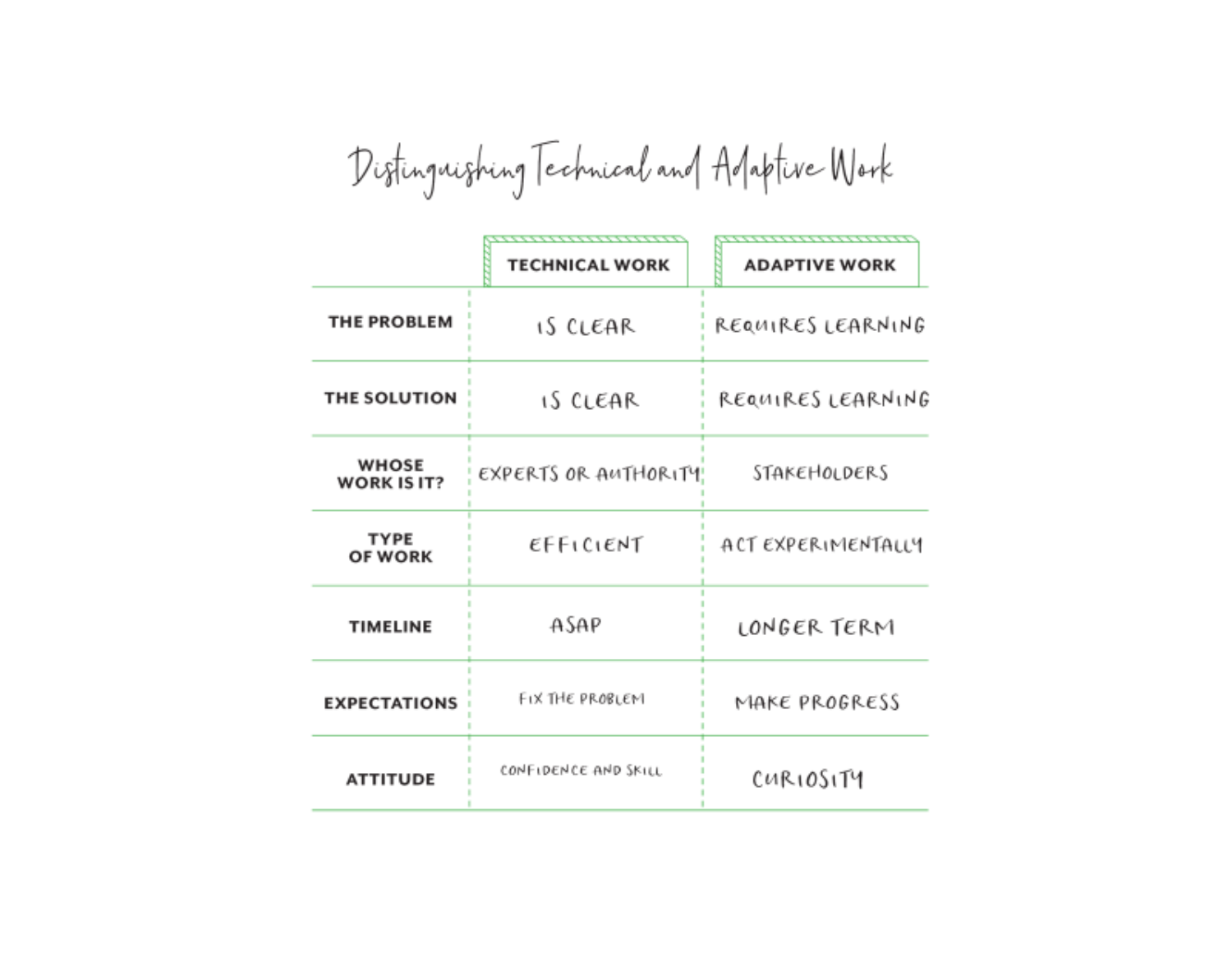#### **FIGURE 2-3**

### Leadership from a position of authority

| <b>Task</b>          | <b>Technical</b>                         | <b>Adaptive</b>                                                                 |
|----------------------|------------------------------------------|---------------------------------------------------------------------------------|
| <b>Direction</b>     | Provide problem<br>definition & solution | Identify the adaptive challenge;<br>frame key questions & issues                |
| Protection           | Protect from external threats            | Disclose external threats                                                       |
| Order<br>Orientation | Orient people to current roles           | Disorient current roles; resist<br>orienting poeple to new roles<br>too quickly |
| Conflict             | Restore order                            | Expose conflict or let it emerge                                                |
| <b>Norms</b>         | Maintain norms                           | Challenge norms or let them<br>be challenged                                    |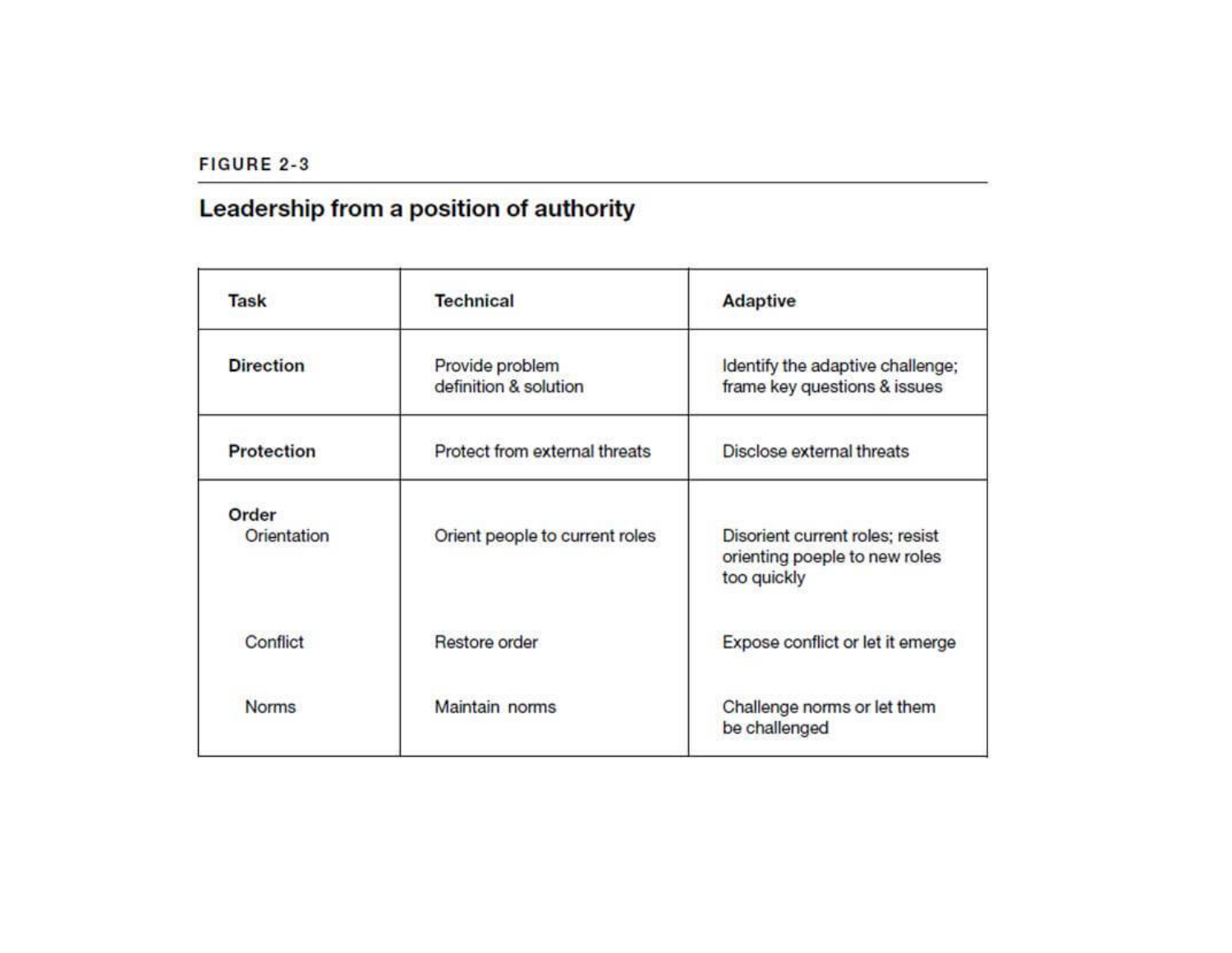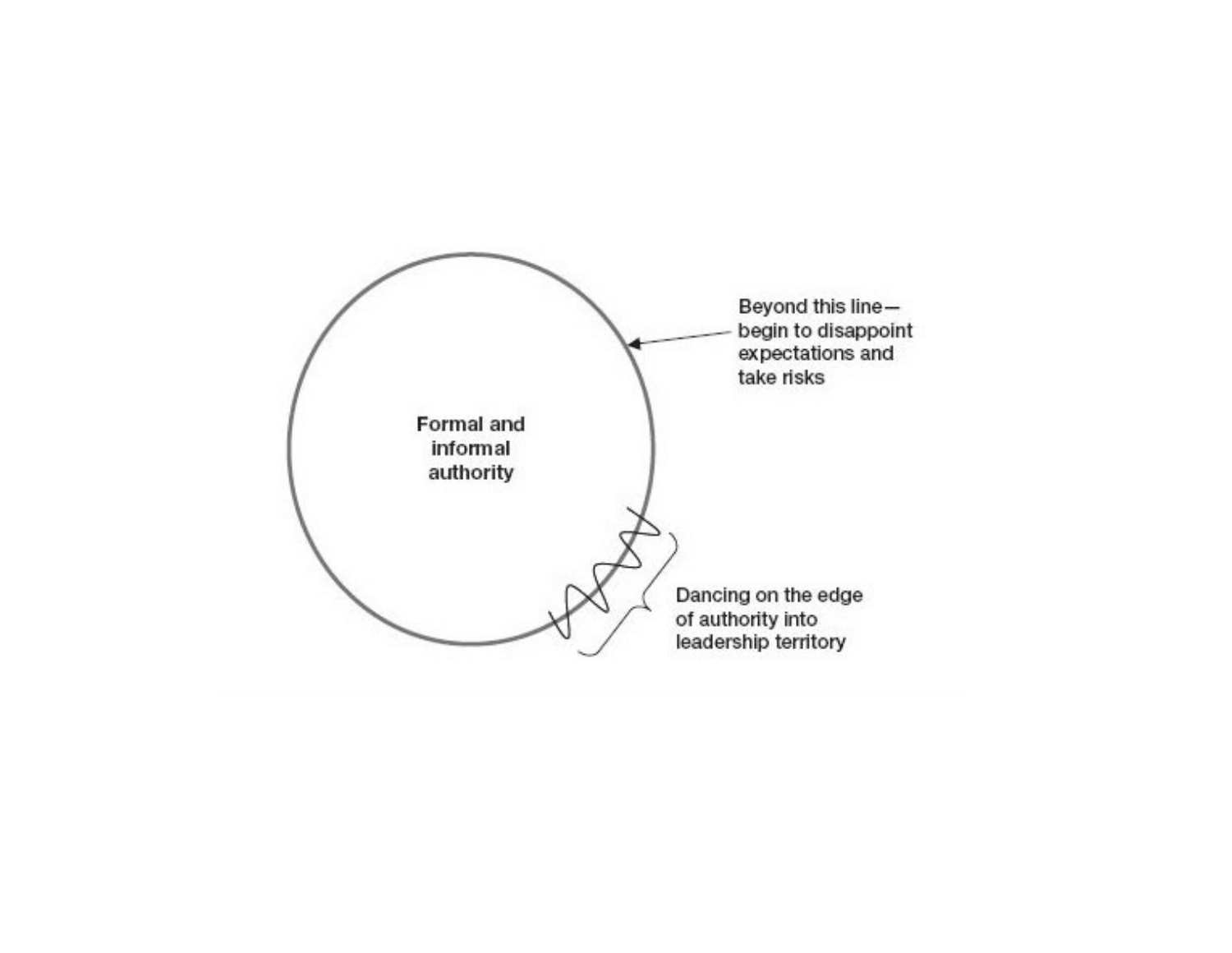## **Conclusion**

- Authority is the provision of direction, protection, and order in exchange for cooperation.
	- Useful for technical challenges
- Leadership is mobilizing others to tackle pressing, daunting, challenges.
	- Necessary for adaptive challenges